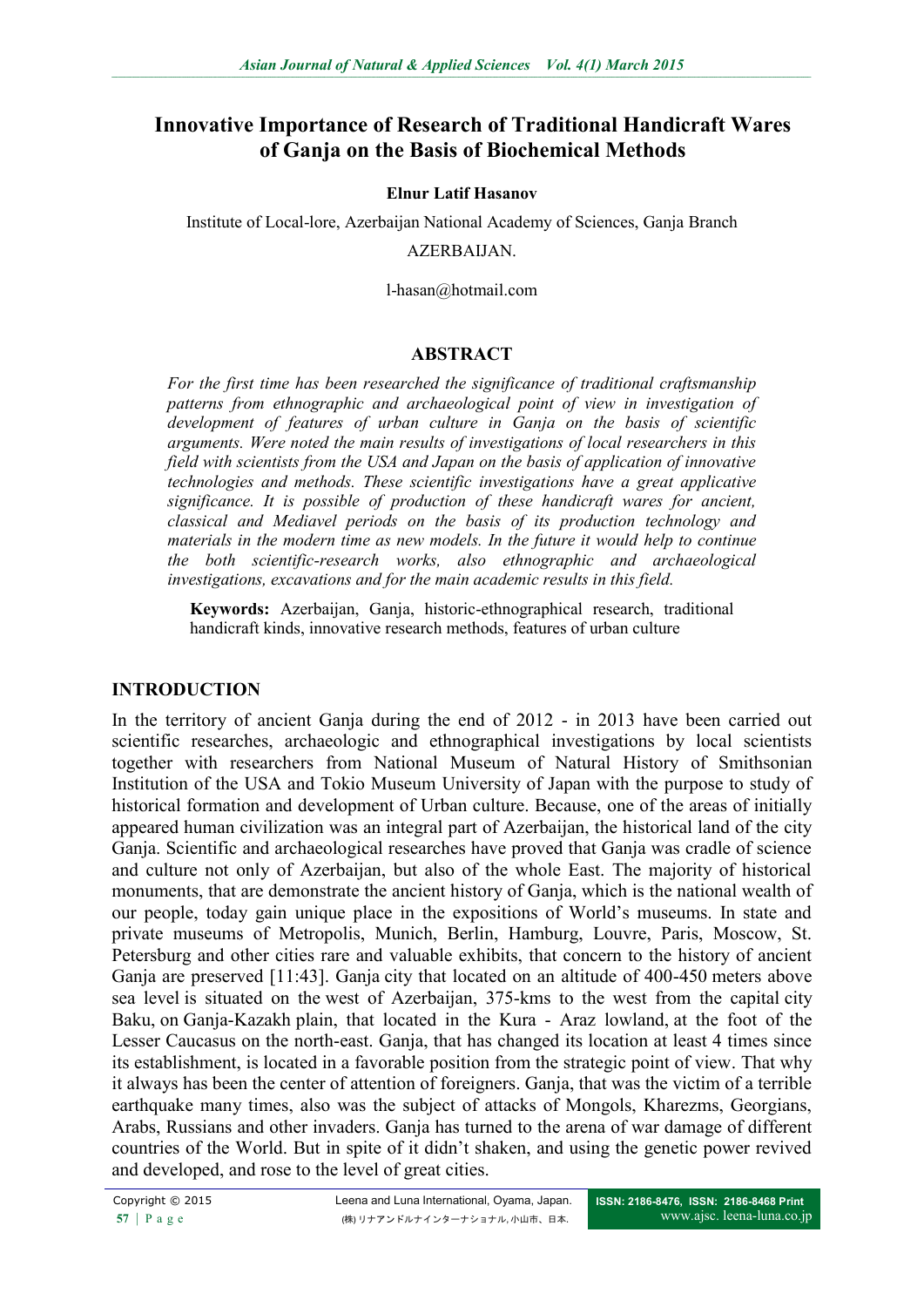# **GOALS AND OBJECTIVES OF RESEARCH**

The main aim of our international investigations for the second half of 2013 with scientists from the US and Japan is research of significance of local traditional handicraft patterns as a source in research of features of urban culture in Ganja. As known, Ganjabasar is one of the richest areas from archaeological point of view. As a result of archaeological investigations here were found samples of material culture that concerned to the stages of different history period. Today most of them are kept in various museums of the World.

The flint tools, that found in Gillikdag workshop and camp around Ganja, ladle, that were found here give the reason to say, that people, who lived in this area in VII - VI millennium BC were the founders of the Neolithic Age culture.

Archaeological investigations prove that in this period the main population of this region had sedentary lifestyle and were engaged with farming. In V millennium BC in Ganja region all known to us domestic animals were domesticated. This fact is approved with ostheology remainders that were found during archaeological excavations. The anonymous author of the article "Russian city" gave the schedule indicating the date of cities of the South Caucasus, also of Azerbaijan. And here he matched, that Ganja was founded in II century BC - IV centuries. The same words that match that Ganja is older than Barda and Beylagan prove Qagemeyster's information and conception that says "At a short distance from Barda another city was also flowering, which at the time of destruction substituted it. It was Ganja city. Their origin, probably, was the same ... " [1].

Basic objective of research is outreach, also publish in international academic journals of the main results of scientific researches in this field on the basis of application of innovative technologies and methods. Research of traditional wares of handicraft kinds of Ganja on the basis of innovative methods is very important and necessary. The increase in quantity of handicraftsmen in a city directly has been bundled to population growth. Closely bundled to an economy and a daily life of the people, craft employment were one of the basic carriers of national traditions. The competition of production of production plants and factories has not reached still serious level and consequently was created a favorable condition for spreading of traditional occupations there. In addition, products of these craft branches have been closely bundled to a life and traditions of the people, and it would be difficult to replace with their factory production [5:4]. In the specified period of history in Ganja developed basically carpet weaving, weaver`s business, craft of the tailor, squeeze men, forge and a jeweler, trades of dyer, the stone mason, the cooper and leather dresser, weapon business and other similar craft branches [4].

Investigation of the main traditional craft branches on the basis of new, innovative methods and technologies is very important. Results of these researches show the significance of different patterns of craftsmanship kinds as a source in studying of historical past of nations. Studying of craft problems actually and in the modern world in sense of the decision of professional problems. From the investigated national employment carpet weaving, the jeweler, a stone dressing and strenuously develop on the basis of ancient traditions already dying out ancient trades, such as a pottery and an art embroidery. Each area of Azerbaijan possesses characteristic environmental resource bases for it and it promoted development of various crafts.

From the construction point of view, samples of pottery, that concern to Antique period, also to the period of Hellenism in Ganja, differed in various forms as pictorial vases, ceramic figures, connected dishes. During the end of Middle Ages and New Period in Ganja and its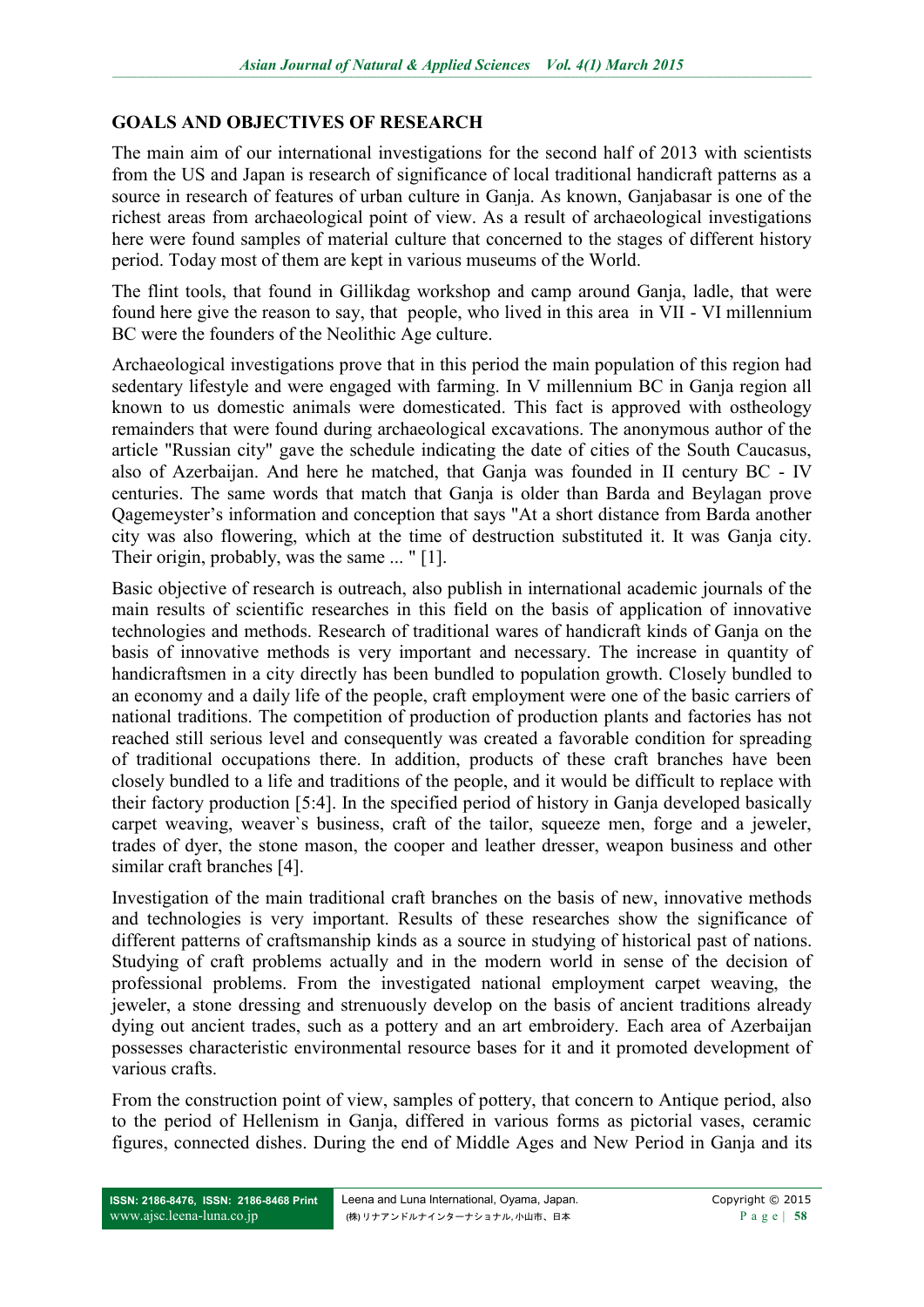regions ceramic has following kinds as building ceramic materials, unglazed ceramic products, glazed ceramic products. For Middle Ages and New period among pottery products of Ganja ceramic samples as clay construction materials have great importance. First of all, glazed bricks that used in construction of most buildings in the XVII-XVIII centuries, and also in great monuments and the main construction material - air-dried bricks, attracted attention. In addition to the found samples in residential areas as a result of archaeological excavations, also were found a lot of brick spoilages. According to such kind mass finding of brick spoilages, we can make the conclusion, that the bricks used in construction of buildings in Ganja, were wares of local production.

# **SOLVING METHODS OF PROBLEM AND TESTING**

During these scientific investigations have been used some main innovative academic methods:

- 1. Application of biochemical innovative technologic methods (as radiocarbon, dendrochronologic methods and etc.);
- 2. Research of local materials of craftsmanship patterns;
- 3. Determination of traditional methods and materials of handicraft wares on the basis of innovative roads;
- 4. For the first time research of problem of genesis of handicraft traditions on the basis of production technology and technique of local craftsmanship patterns of ancient and classical periods;
- 5. Foundation of the new scientific direction on ethnography and ethnology on the basis of investigation of sustainable historical features of handicraft branches in research of the historical past of formation and development of Urban culture;
- 6. Investigation of importance of the handicraft patterns as the main source in research of characteristics of formation and development of Urban culture (formation process of the features of urban culture) for ancient and classical periods on the basis of scientific arguments.

# **DISCUSSION OF RESULTS AND APPLICATIVE SIGNIFICANCE**

- a) For the first time has been researched the significance of traditional craftsmanship patterns from ethnographic and archaeological point of view in investigation of development of features of urban culture in Ganja on the basis of scientific arguments.
- b) Were noted the main results of investigations of local researchers in this field with scientists from the USA and Japan on the basis of application of innovative technologies and methods.
- c) In the future it would help to continue the both scientific-research works, also ethnographic and archaeological investigations, excavations and for the main academic results in this field.
- d) These scientific investigations have a great applicative significance. It is possible of production of these handicraft wares for ancient, classical and Mediavel periods on the basis of its production technology and materials in the modern time as new models.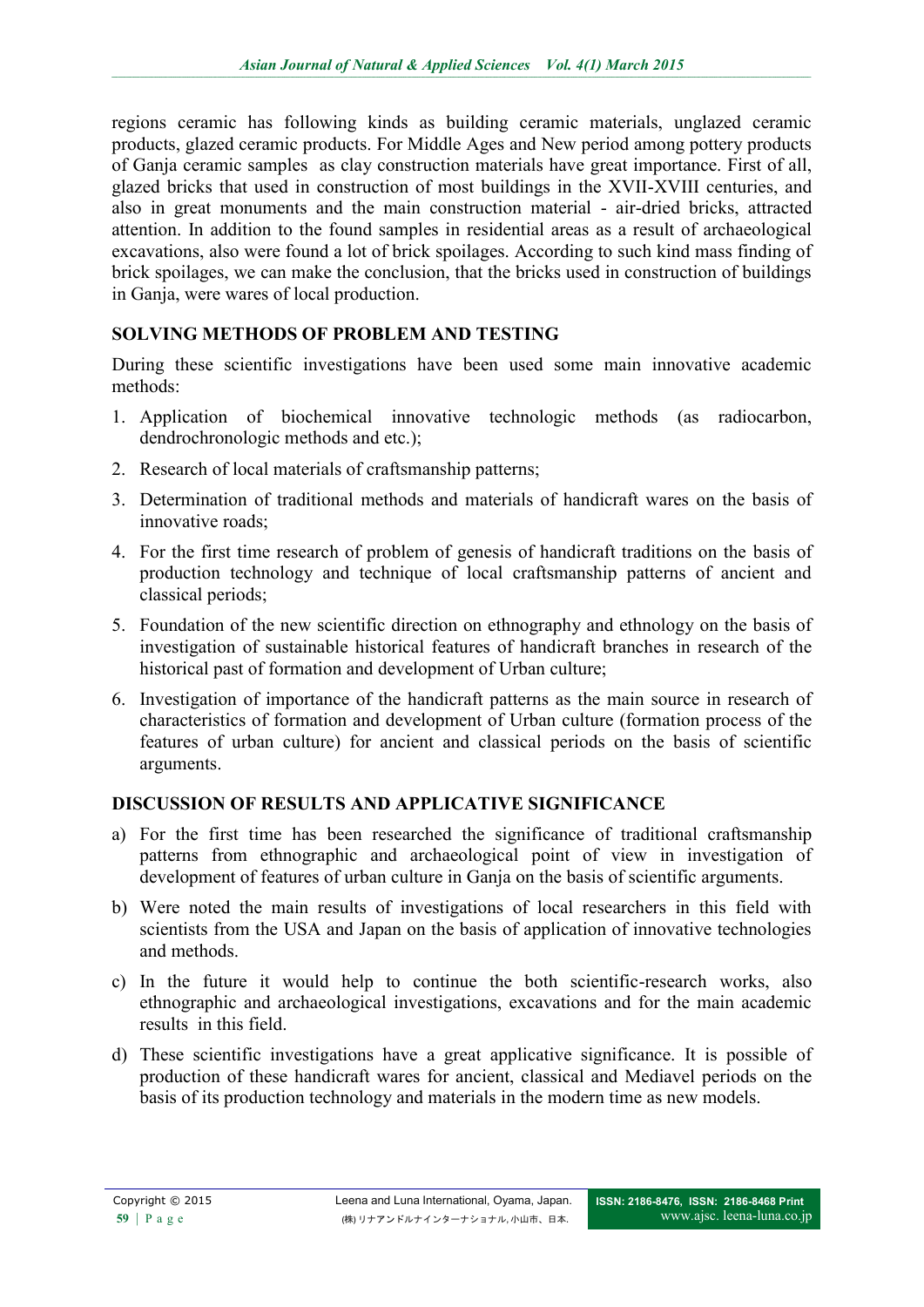## **CONCLUSION**

Local, traditional handicraft wares of Ganja for ancient, classical and Mediavel periods for the first time have been researched. In scientific work for the first time has been researched the significance of traditional craftsmanship patterns from ethnographic and archaeological point of view in investigation of development of features of urban culture in Ganja on the basis of scientific arguments. Were noted the main results of investigations of local researchers in this field with scientists from the USA and Japan on the basis of application of innovative technologies and methods. These scientific investigations have a great applicative significance. It is possible of production of these handicraft wares for ancient, classical and Mediavel periods on the basis of its production technology and materials in the modern time as new models.

For the first time in the territory of ancient Ganja have been carried out scientific researches, archaeologic and ethnographical investigations by local scientists together with researchers from National Museum of Natural History of Smithsonian Institution of the USA and Tokio Museum University of Japan with the purpose to study of historical formation and development of Urban culture.

Importance of typical local wares of handicraft branches of Ganja was investigated for the first time in research of historical formation and development of the main Urban culture elements and construction feature – craftsmanship blocks (quarters).